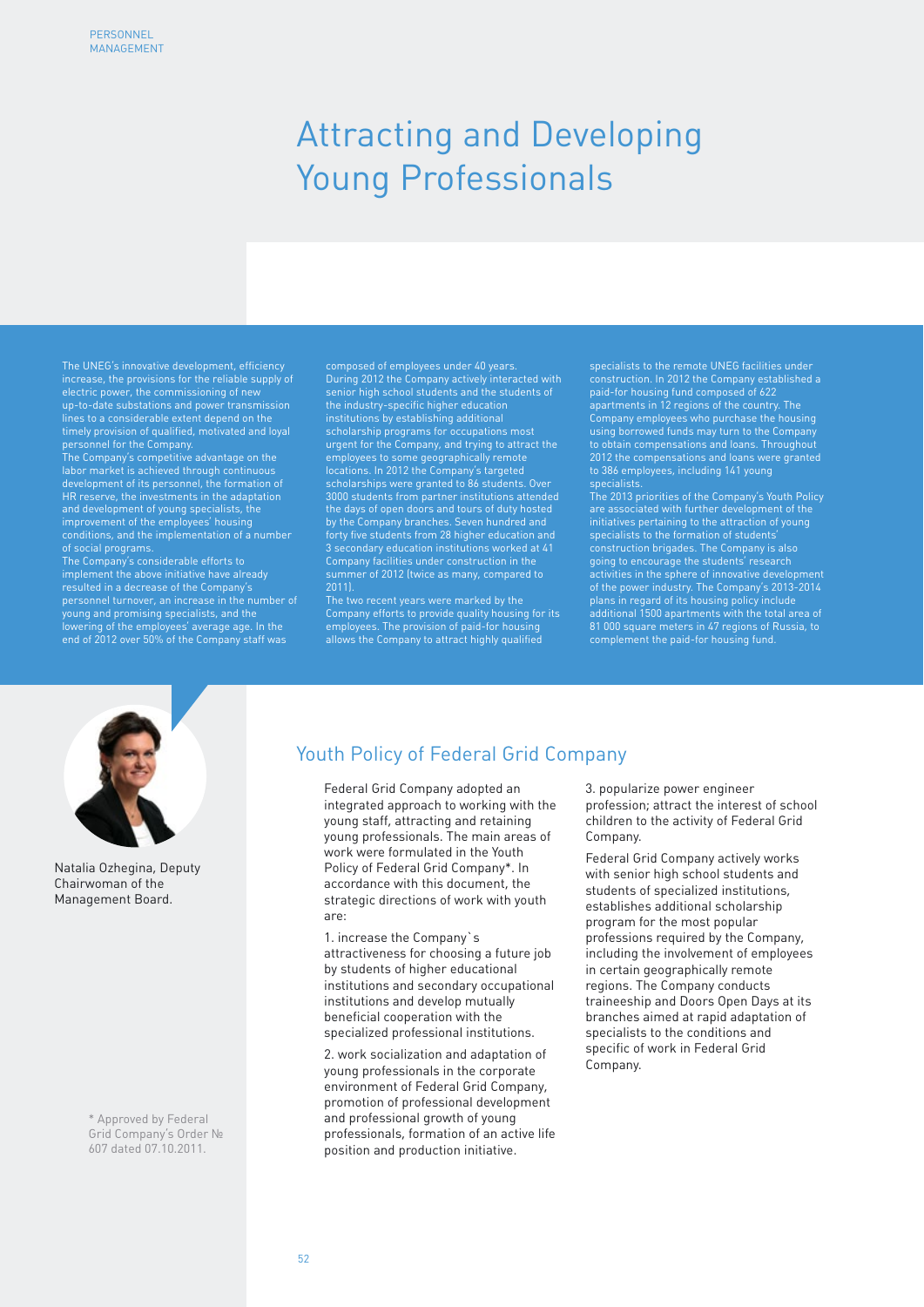In 2012, the target scholarship programs of Federal Grid Company involve 86 students of specialized higher educational institutions. Upon completion of training, graduate scholarship holders will be offered jobs in various divisions of Federal Grid Company. In 2012, the Company recruited more than 1,800 young people. In 2013, the cooperation with leading specialized educational institutions aimed at attraction of talented young professionals in Federal Grid Company will continue.

## Number of Participants in Scholarship Programs



## The implementation of Youth Policy

Measures for the implementation of the Youth Policy is part of the list of internal corporate events approved annually\*\*. In this case, the measures included in the list in terms of youth policy are basic, but not exhaustive.

As part of the implementation of Youth Policy Federal Grid Company continues to cooperate with leading Russian specialized higher educational institutions, actively involved in the improvement of the educational subjects for electric power professions and formation of diploma coursework

subjects, attraction of teachers and students to participate in research and practice conferences and various competitions in support of innovation.

78

86

In 2012 measures for the implementation of Youth Policy of Federal Grid Company involved more than 4,400 people:

\*\* On the 2012 anniversary year events were approved by Order of Federal Grid Company as of 14.10.2011 No 630 "On Approval of the List of Internal Corporate Events for 2012 and the Events Dedicated to the 10th anniversary of the establishment of Federal Grid Company".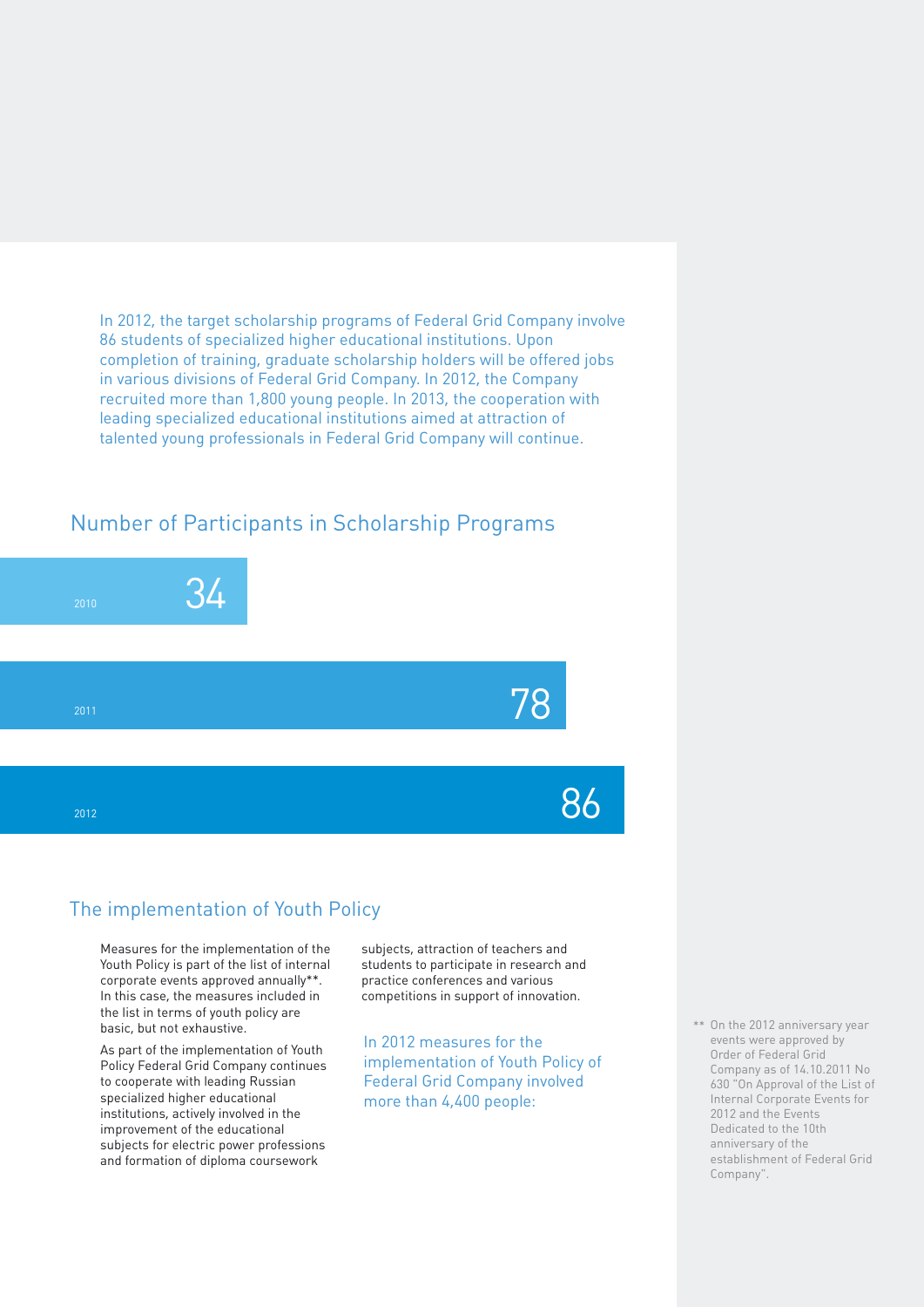

- as part of the Day of Federal Grid Company the Company's branches organized meetings with students in regional higher educational institutions. The total number of participants of partner higher educational institutions in the Day of Federal Grid Company was 1,700 people;
- the Company continued the tradition of student construction teams work at its facilities. In July and August 2012 jobs were created for 745 students (2 times more compared to 2011) from 28 higher educational institutions and three specialized secondary institutions at 41 facilities under construction of Federal Grid Company;

More than 720 higher educational institutions` students underwent practical training at the facilities of Federal Grid Company. For 200 of them temporary jobs for a paid practice were created in the Company`s branches;

- 9 faculty members of higher educational institutions underwent production training at the power facilities of Federal Grid Company;
- from 2 to 11 July in the Dmitrov district, the Moscow Region at the Personnel Training Center "White Rust" of the branch of Federal Grid Company - MES Center students of NRU MPEI and ISPU were trained on the program "School of the Young Engineer" for the third time;
- during the year 13 employees of Federal Grid Company involved in teaching process of higher educational institutions, working in collegiate and consultative management bodies, being a part of the commissions on the defense of theses and the state examinations;
- more than 760 higher educational institutions` students took guided tours to production facilities of Federal Grid Company;
- from April to June, the second contest for the best scientific work of students and post-graduates of specialized higher educational institutions was held on the subject trunk electric power grids;

— in collaboration with the NRU MPEI the All-Russian contest of manuscripts of educational, scientific, scientific-technical and reference literature for the electric power industry was held for the second time. Based on the results of the contest of 2011 manuscripts 11 educational guidances with edition of 1,000 copies each were published. During the year, these books were sent to the partner higher educational institutions of the Company;

- on June 20 in St. Petersburg the solemn opening of the Center for Professional Development and Retraining of employees of power grid complex took place at the St. Petersburg State Polytechnic University. The Center is equipped and renovated with the support of Federal Grid Company.
- During the year, the Company provide assistance to the North Caucasus Federal University in the modernization of electrical laboratory equipment, as well as to the Grozny State Oil Technical University named after the Academician M.D. Millionschikov in providing the Faculty of secondary vocational education with the necessary equipment;
- from 1 to June 23 in St. Petersburg Federal Grid Company hosted the campaign "Study Power Engineering" and it was coincided to the XVI St. Petersburg International Economic Forum;
- a new form of interaction between Federal Grid Company and the NRU MPEI to attract volunteers from students of the higher educational institution was tested. During the UPGrid 2012 International Electricity Forum "Electric Power Grid Complex. Innovation. Development." 52 students of NRU MPEI provided assistance to the organizers of the event, working as assistants in the exhibition hall and at the participants` reception. Another 8 students were involved in holding the II Open Chess Tournament of Power Engineers in memory of M.M. Botvinnik.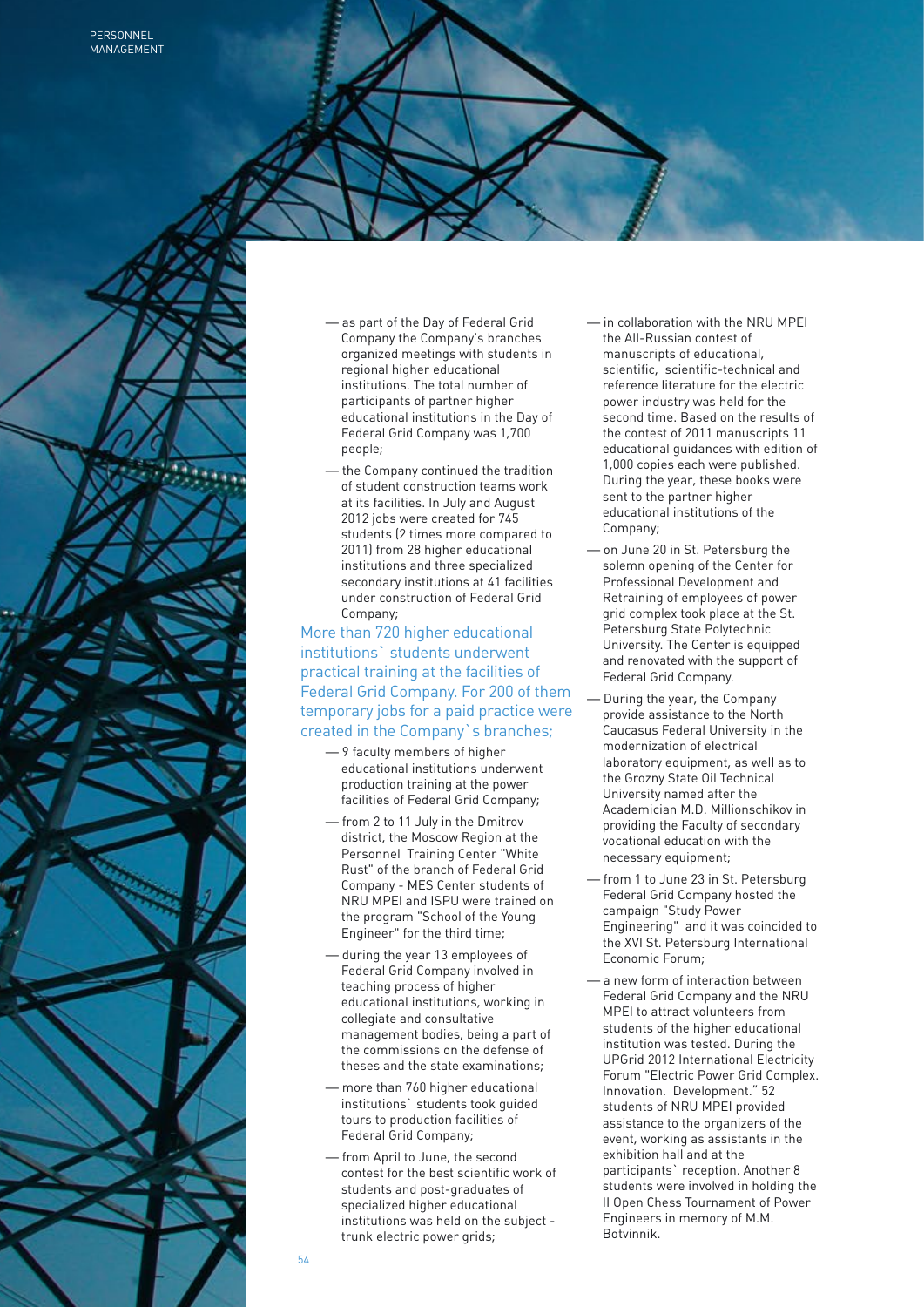#### In 2012, the cooperation of Federal Grid Company with specialized secondary educational institutions was continued:

- Energy College building in Kaspiysk was reconstructed; classrooms for 300 students, sports hall and dining hall were updated. There are electrical laboratories equipped with modern equipment and simulators; the necessary educational materials were purchased; computer classrooms were fitted out in the College.
- in 2012 additional specialties of electrician for repair of electric power grids and electrician for maintenance of power plants and grids were introduced in Energy College in Vladivostok opened in collaboration with the Administration of the Primorsk Region and Hyundai Heavy Industries. In 2012-2013 enrollment was 246 people, of whom 88 students were enrolled to specialized energy specialties.

#### As part of participation of Federal Grid Company in international economic forums youth roundtables were held:

- from 18 to 22 June 2012 in St. Petersburg in the course of participation of Federal Grid Company in the St. Petersburg International Economic Forum in collaboration with MSM Skolkovo a Youth Roundtable "Power Industry Integration: in Search of a New Paradigm. Youth Dimension" was held;
- from 12 to 15 September 2012 in Ulan-Ude as part of the Baikal Economic Forum "New Economy - New Approaches" a Youth Roundtable "Development of Power Industry and Energy Infrastructure as a Factor of Economic Growth of Siberia and the Far East. Youth Dimension" was held.

The main objective to hold round tables is to promote creativity of young people, involve them in research activities of Federal Grid Company and solve future problems in the field of innovative development and modernization of the electric power grid complex.

## Plans for the implementation of Youth Policy in 2013

In 2013, Youth Policy will be implemented in accordance with the priorities of Social Policy, staff training and staff development of Federal Grid Company for 2013\* and the List of internal corporate events\*\*.

Promising task of Youth Policy for 2013 is qualitative changes in ongoing measures on the basis of the experience gained during 2011-2012.

For example, on the basis of the traditional contest for the best scientific work of students and post-graduates of specialized higher educational institutions, the All-Russian contest of innovative projects and developments in the field of smart energy "Energoproryv" is being organized in 2013.

- Approved by Order of Federal Grid Company and IDGC Holding as of 29.12.2012 No 834/728 "On Approval of the List of Internal Corporate Events for 2012 and the Events Dedicated to the 10th Anniversary of the establishment of Federal Grid Company." \*
- \*\* Approved by Order of Federal Grid Company as of 21.12.2012 No 798 "On Approval of the List of Internal Corporate Events for 2013."